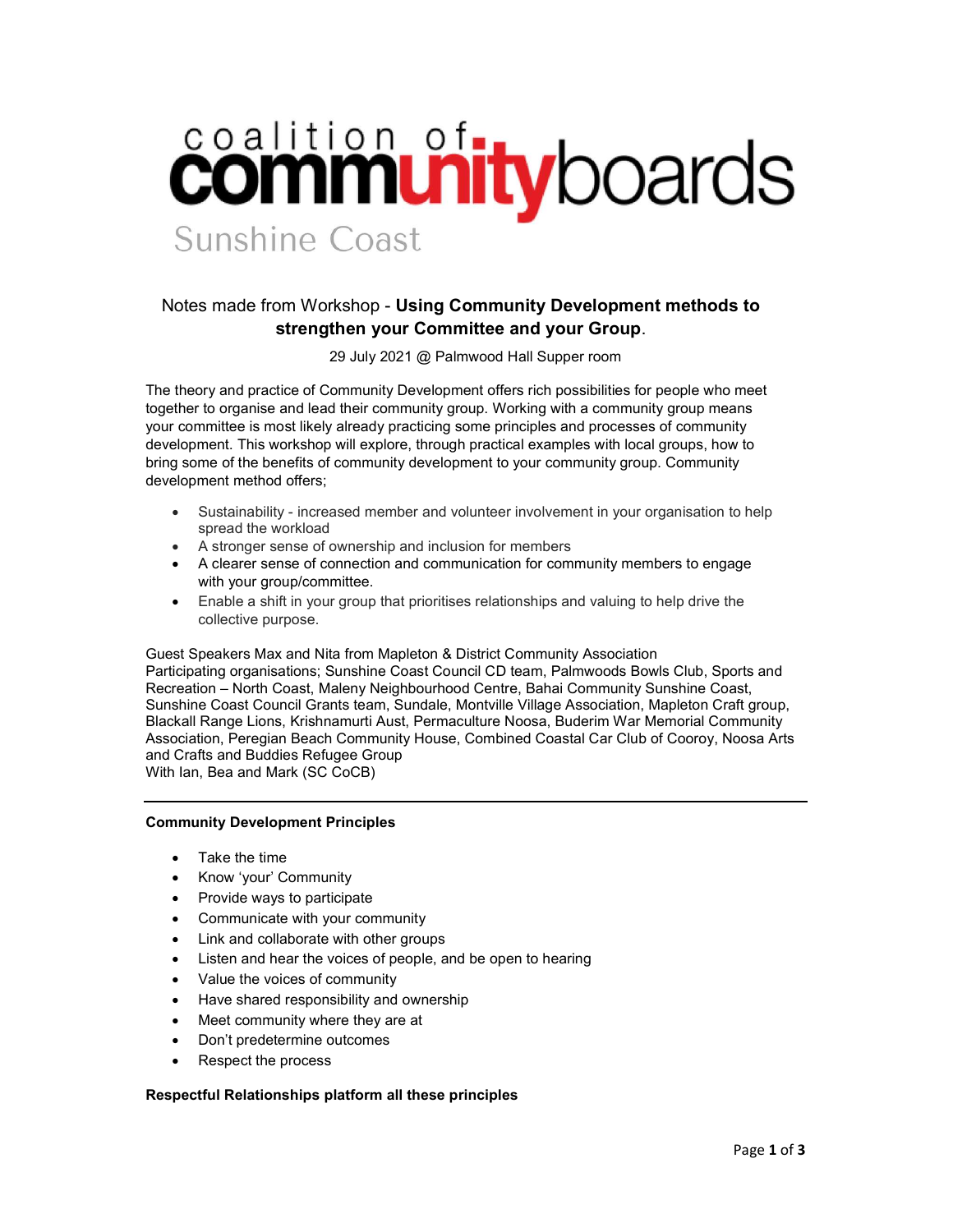Seek resources and expertise when needed (you don't need to know everything)

Application of community development principles as outlined in Community Planning story of the Mapleton & District Community Association

| <b>Principle</b>                                                                | <b>Mapleton &amp; District Community Association application</b><br>examples                                                                                                                                                            |
|---------------------------------------------------------------------------------|-----------------------------------------------------------------------------------------------------------------------------------------------------------------------------------------------------------------------------------------|
| Takes time<br>$\bullet$                                                         | 5 months for the community planning process, didn't rush the<br>process to shortcut it. This helped maximise participation                                                                                                              |
| Know 'your'<br>$\bullet$<br>Community                                           | The whole of the Mapleton community was the cohort that the<br>planning process sought to engage with. This was clearly defined<br>at the beginning of the process.                                                                     |
| Provide ways to<br>$\bullet$<br>participate                                     | Started with small conversations, then planning workshop, then<br>larger community workshop and then supporting groups and the<br>plan. Community members could participate at multiple points.                                         |
| Communicate with<br>$\bullet$<br>your community                                 | Two-way communication occurred through initial small<br>conversations, then a workshop, then a public workshop. Through<br>this process a newsletter and online presence let people know<br>what was happening and how to get involved. |
| Link and collaborate<br>$\bullet$<br>with other groups                          | Linked with other local groups, used existing relationships that<br>members already had as well as build new relationships with other<br>groups that benefitted all parties and helped with the overall<br>planning process.            |
| Listen and hear the<br>$\bullet$<br>voices of people, and<br>be open to hearing | Multiple opportunities provided through conversations, community<br>workshop and organisational discussions for participation.                                                                                                          |
| Value the voices of<br>$\bullet$<br>community                                   | All contributions were sought and then themed and prioritised<br>based on a voting process that the community was also involved in.                                                                                                     |
| Have shared<br>$\bullet$<br>responsibility and<br>ownership                     | Multiple facilitators involved in the process, (they did some training<br>together to help develop a shared understanding and process).                                                                                                 |
| Meet community<br>$\bullet$<br>where they are at                                | Participation opportunities occurred locally across different<br>"platforms" (face to face, meetings, newsletters etc) at different<br>times with plenty of time in between for considerations.                                         |
| Don't predetermine<br>$\bullet$<br>outcomes                                     | The community voting process enabled new outcomes to emerge                                                                                                                                                                             |
| Respect the process<br>$\bullet$                                                | MADCA took their time to work through the whole community<br>planning process, they were methodical because they wanted to<br>preserve the trust that the process was building with their<br>members.                                   |